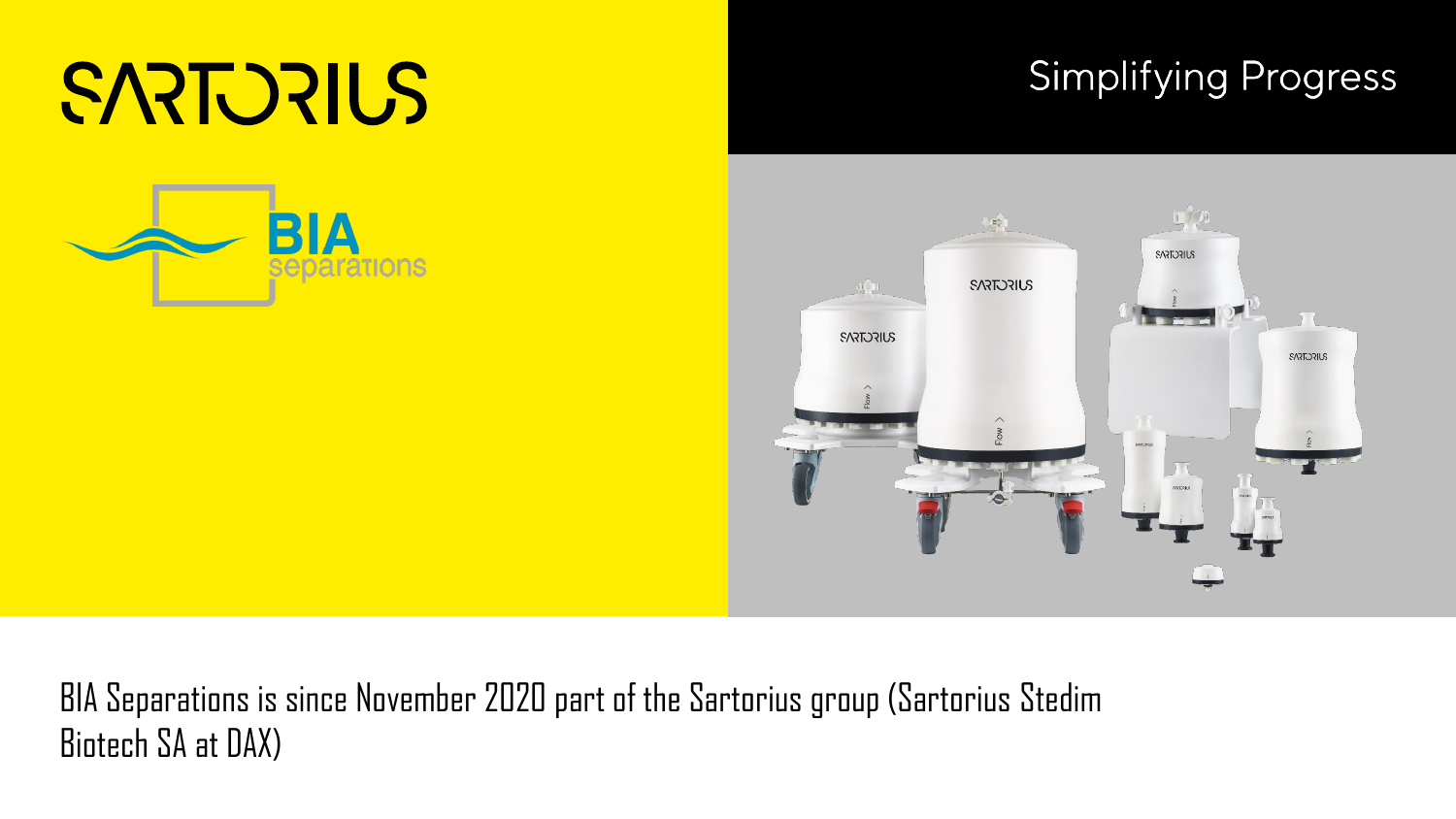### About BIA Separations

- The leading developer of monolith technology and the exclusive producer **of CIM® (Convective Interaction Media) monolithic chromatographic columns**for more than20 years and with > 160 employees currently.
- A specialist in the purification of large biological molecules and viral particles for **gene therapy and the vaccine markets.**
- **Sartorius center of excellence in gene therapy** offers solutions for downstream process development and manufacturing and for analytical methods applicable to multiple large molecules, e.g. AAV, Adeno, Flu, pDNA, mRNA.
- **Supplies unique monolithic chromatographic columns** complimentary to porous particles and membranes.



**SARTORIUS**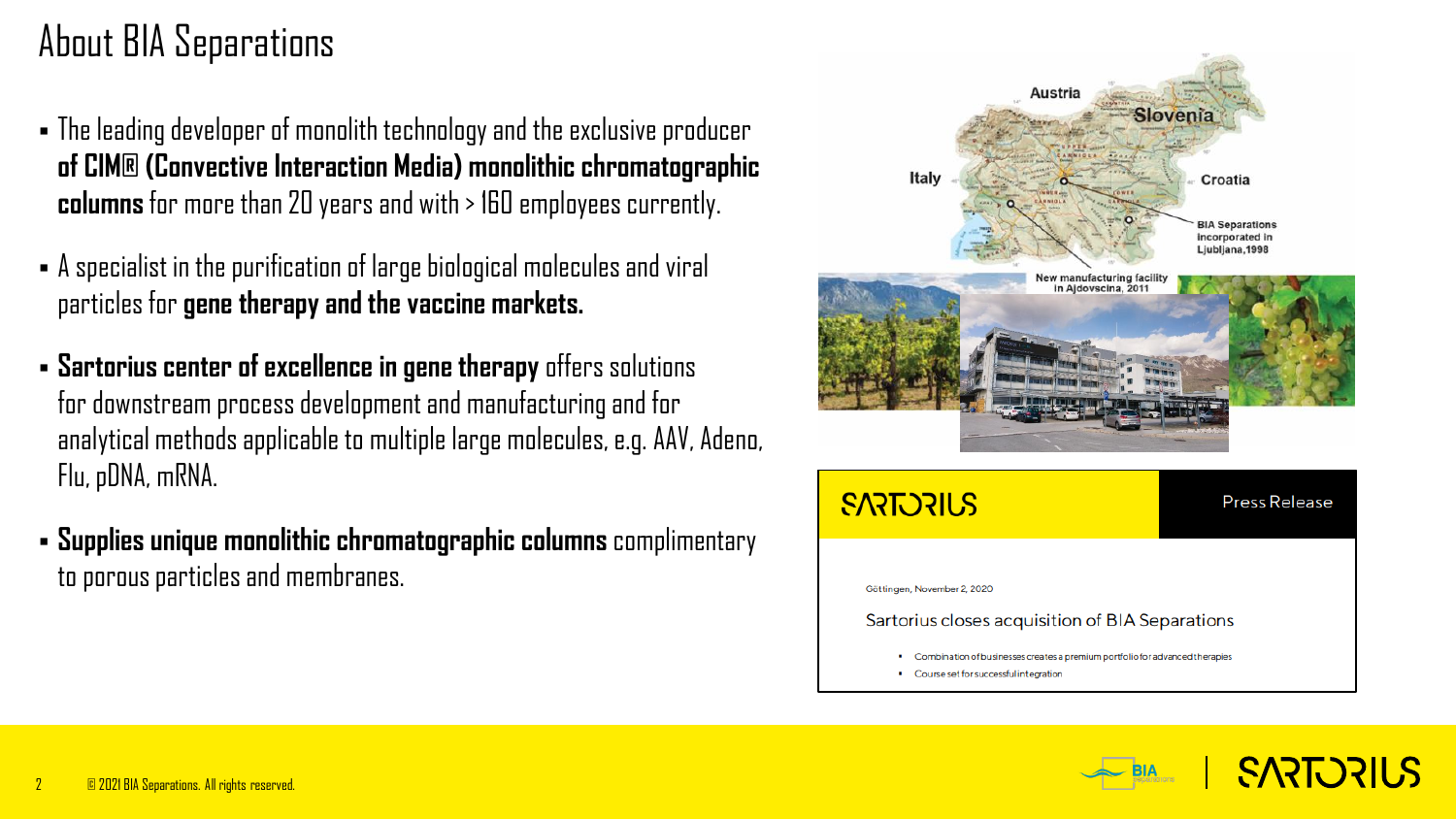Expert DSP Bioprocess Development – we can build manufacturing facilities for any Corona vaccine platform

**>30 pDNA, mRNA, virus DSP cGMP processes tech transferred to CMOs, sponsors, including Corona.** 

**Product impurities are one of the key reasons for treatment side effects. High purity is therefore mandatory for product safety.** 

- **pDNA including Corona, purity is THE key for better transfection and purer mRNA**
- Minicircle DNA (shorten the pDNA)
- **ssRNA and dsRNA, platform process from E.coli to mRNA including Corona**
- **Adeno virus, more than 20 years experience, including Corona**
- **AAV vector** (all serotypes, > 20 tested), **including Corona**
- Influenza virus (all serotypes)
- Vaccinia/MVA
- $\blacksquare$  Exosome
- Bacteriophage
- **VLPs including Flu and Corona**
- $\blacksquare$  IVIG
- $\blacksquare$  IgM and many more

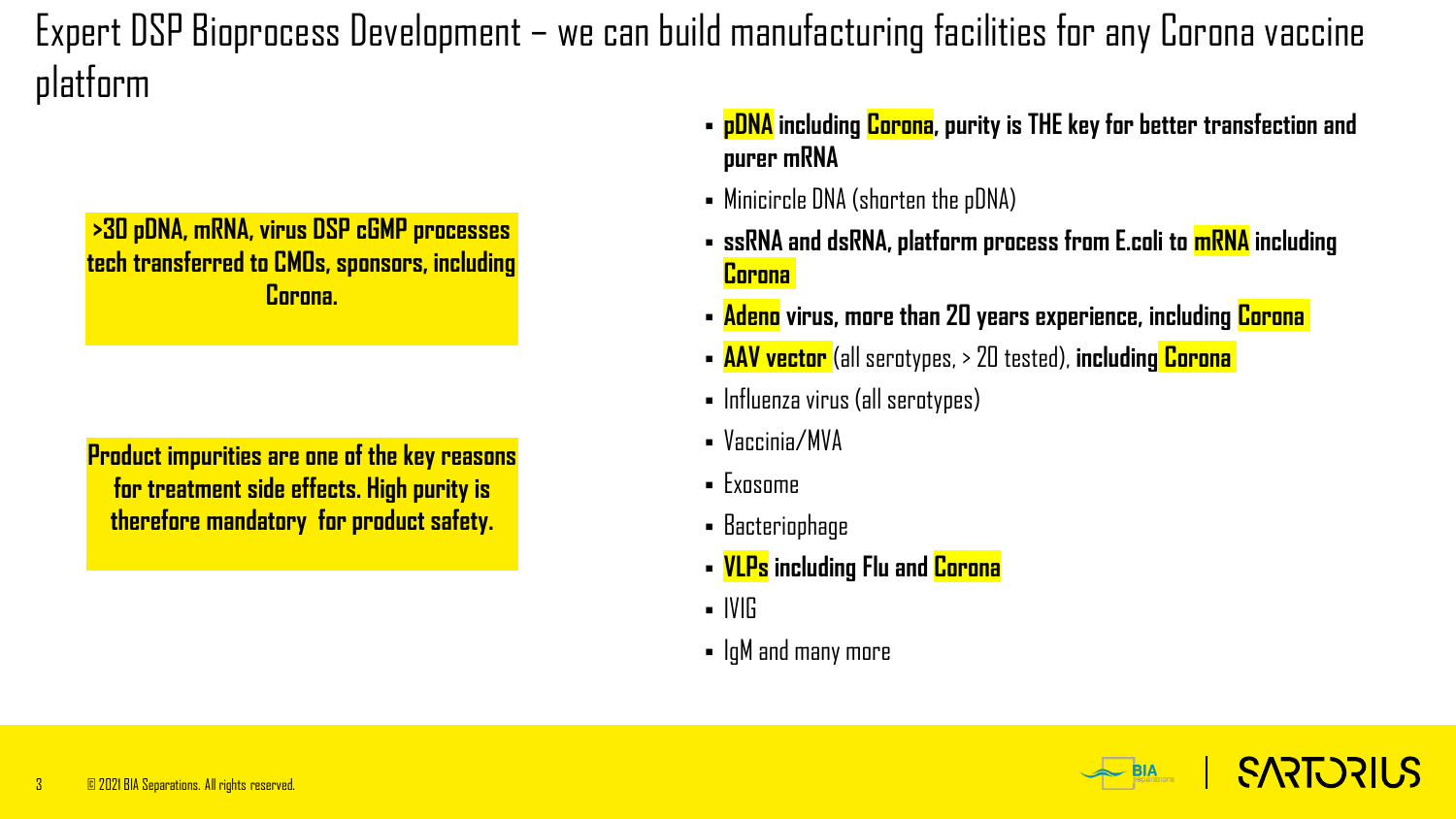#### Testimonials

"We are especially grateful that BIA Separations shared, and operated, with the same sense of urgency we did to help bring gene therapy to the SMA community. BIA's experience with AAV purification and its chromatographic technology were important contributions and we look forward to our continued work together."

#### **Andy Stober**, Senior Vice President of Technical Operations for **AveXis/Novartis**

"We use BIA Separations Monolith columns for the purification of our mRNA drug substance. The Monolith columns come in multiple sizes to meet our needs from small scale product development work to large scale cGMP manufacturing runs. We have found the Monolith columns to provide high throughput and high purity while being very robust and reliable. In addition, BIA Separations has top notch customer service that never fails to impress."

**Greg Kubczak,** Director of Technical Services and Manufacturing at **Arcturus Therapeutics**

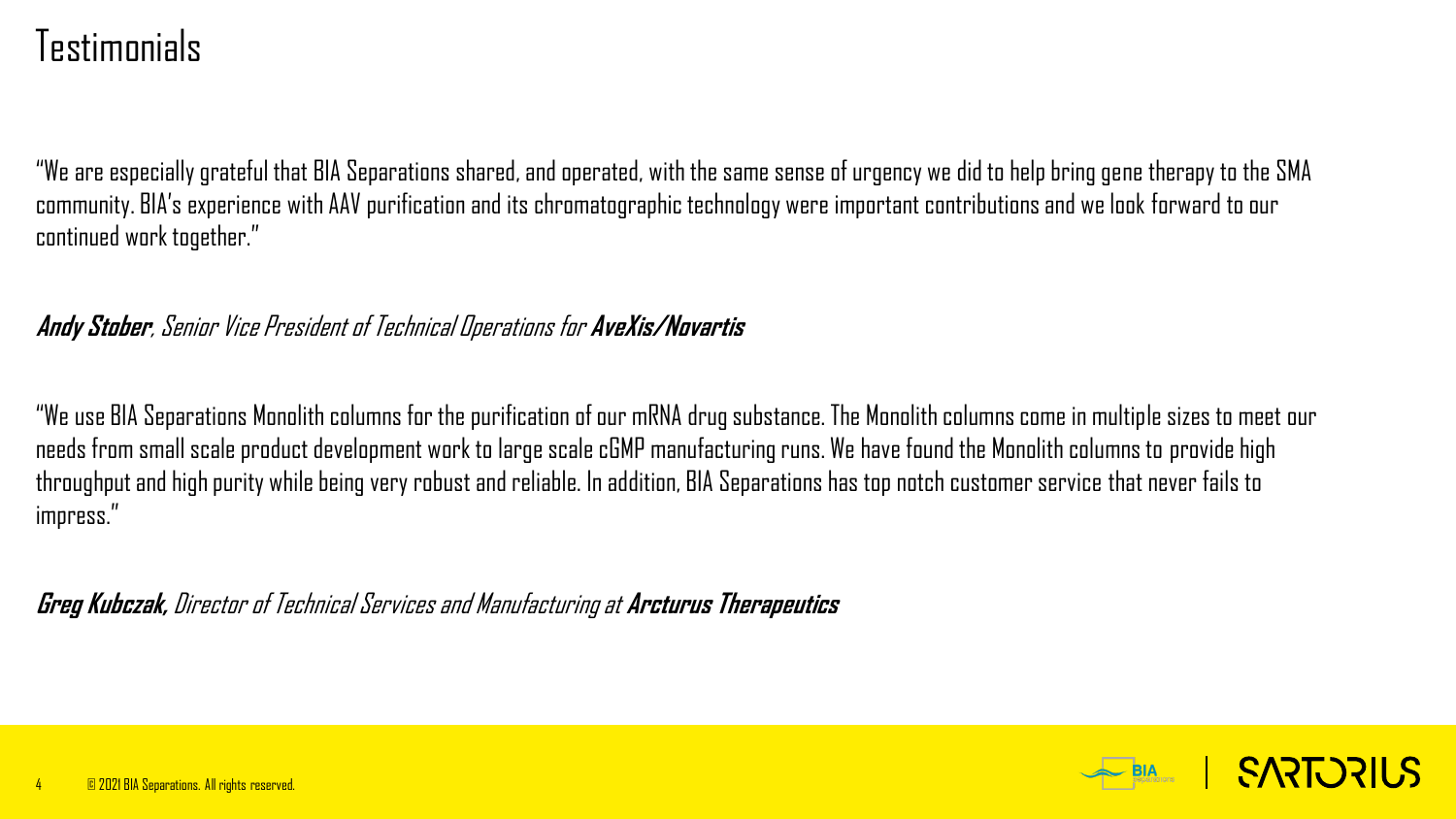#### Key benefits of the integration for BIA Separations

- Financial stability and funds for further development
- Access to global market with on-spot sales and tech support
- Integration of BIA products into Sartorius facility design offerings
- Stronger marketing
- Co-development of new products
- All in all, much faster growth due faster BIA products and technologies acceptance

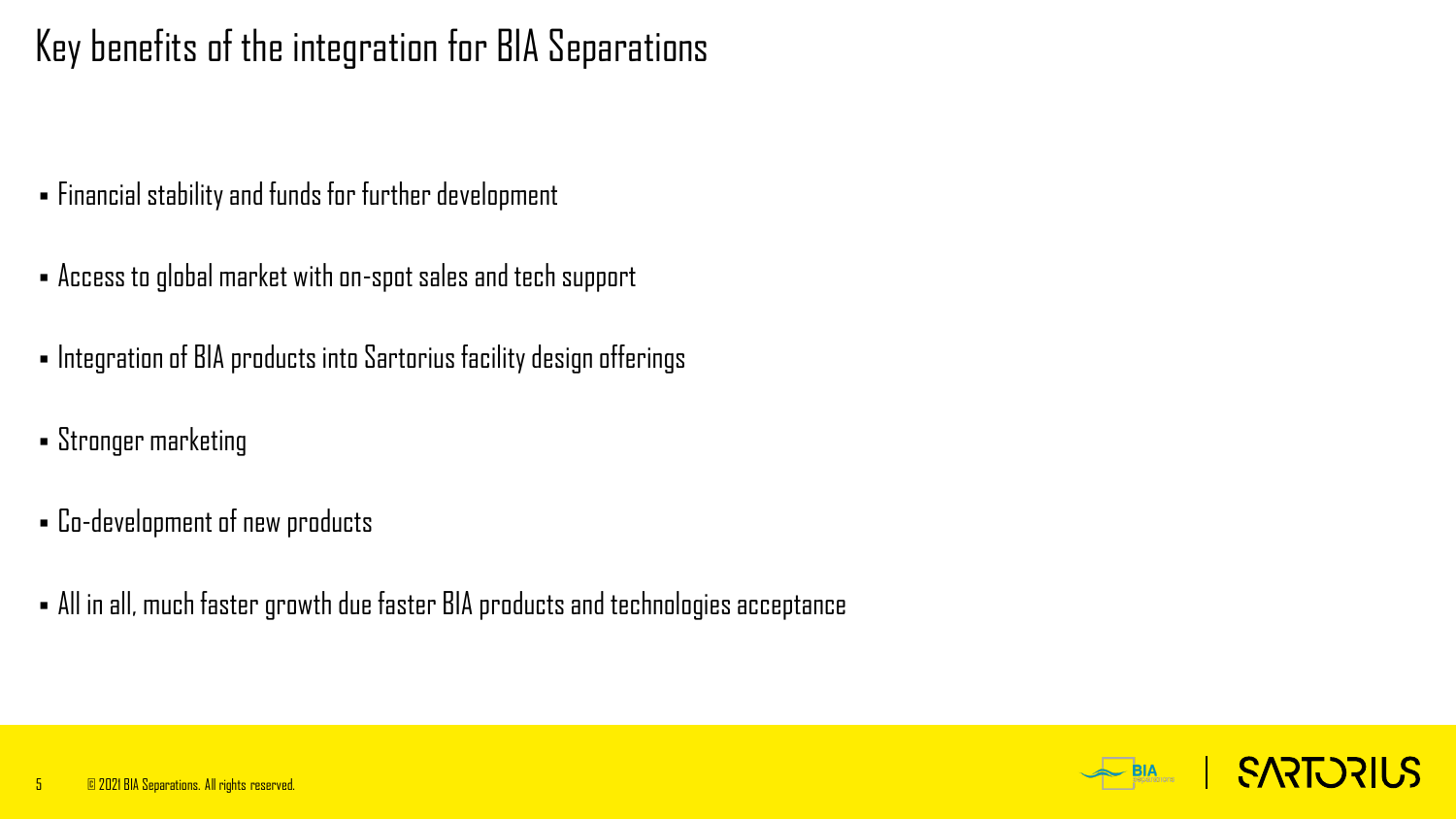Long term revenues plan prepared by BIA if integrated with good partner



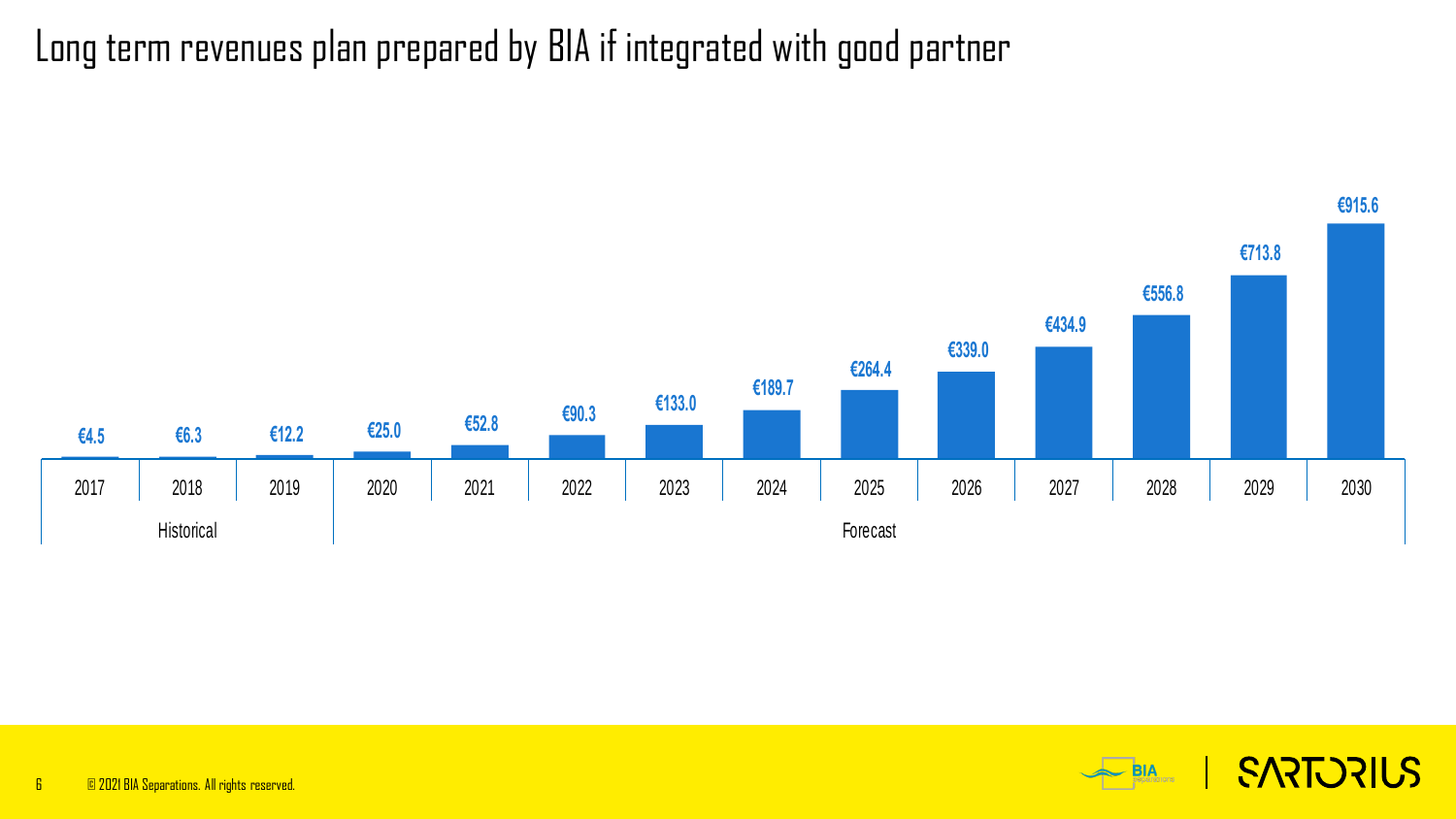#### Very fast expansion plan



- Building A in function since 2011
- Building B in function since June 2021
- Building C to be in function by December 2021
- $-$  Building  $D -$  plans in preparation



**SARTORIUS**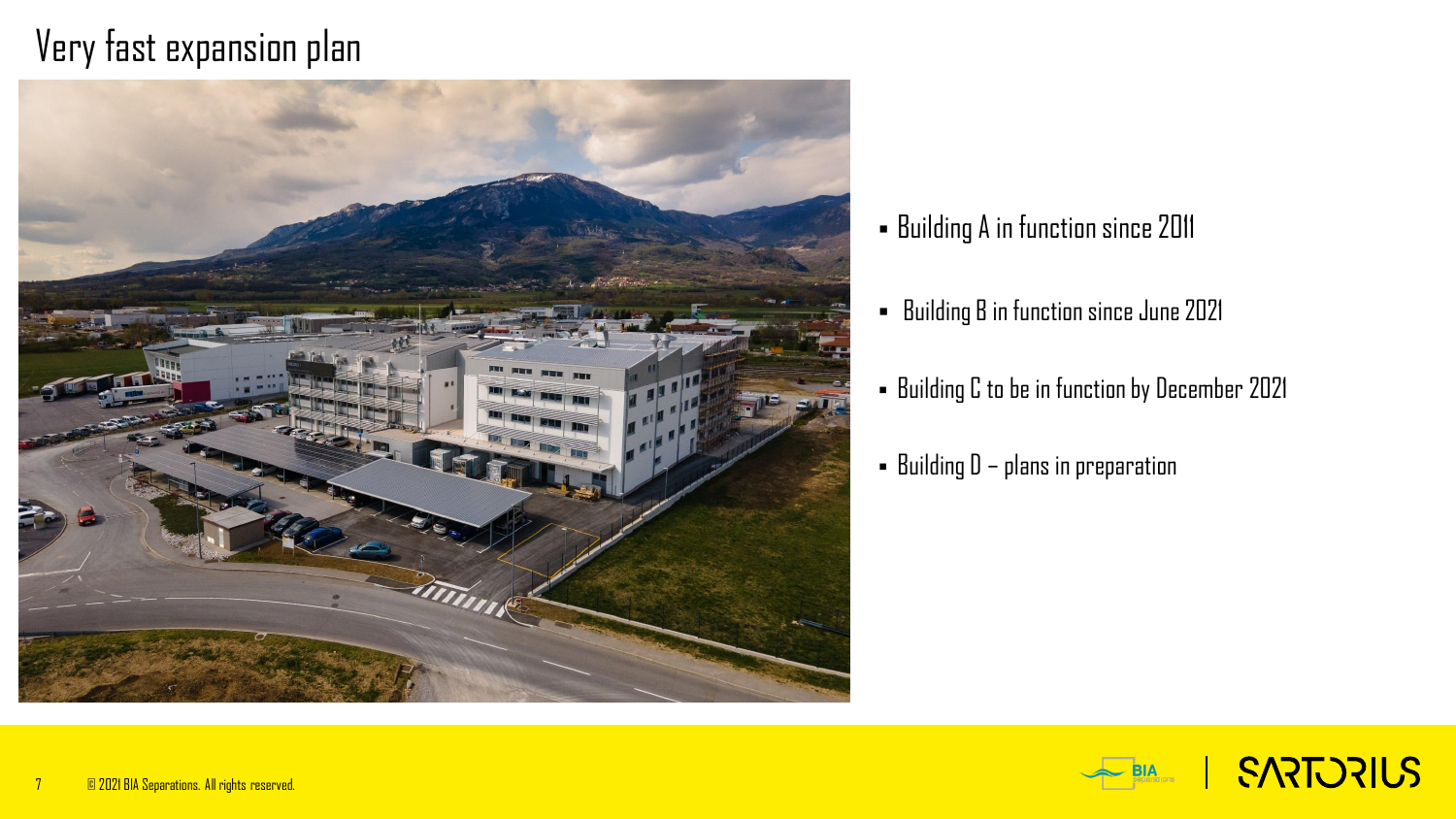## **At integrations with giants you get what you fight for only, just nothing is**

**granted.** 

### **As in sports Slovenians are in average better in science and technology**

## **than most of the other nations, we just need some self confidence, and**

## **show it!**